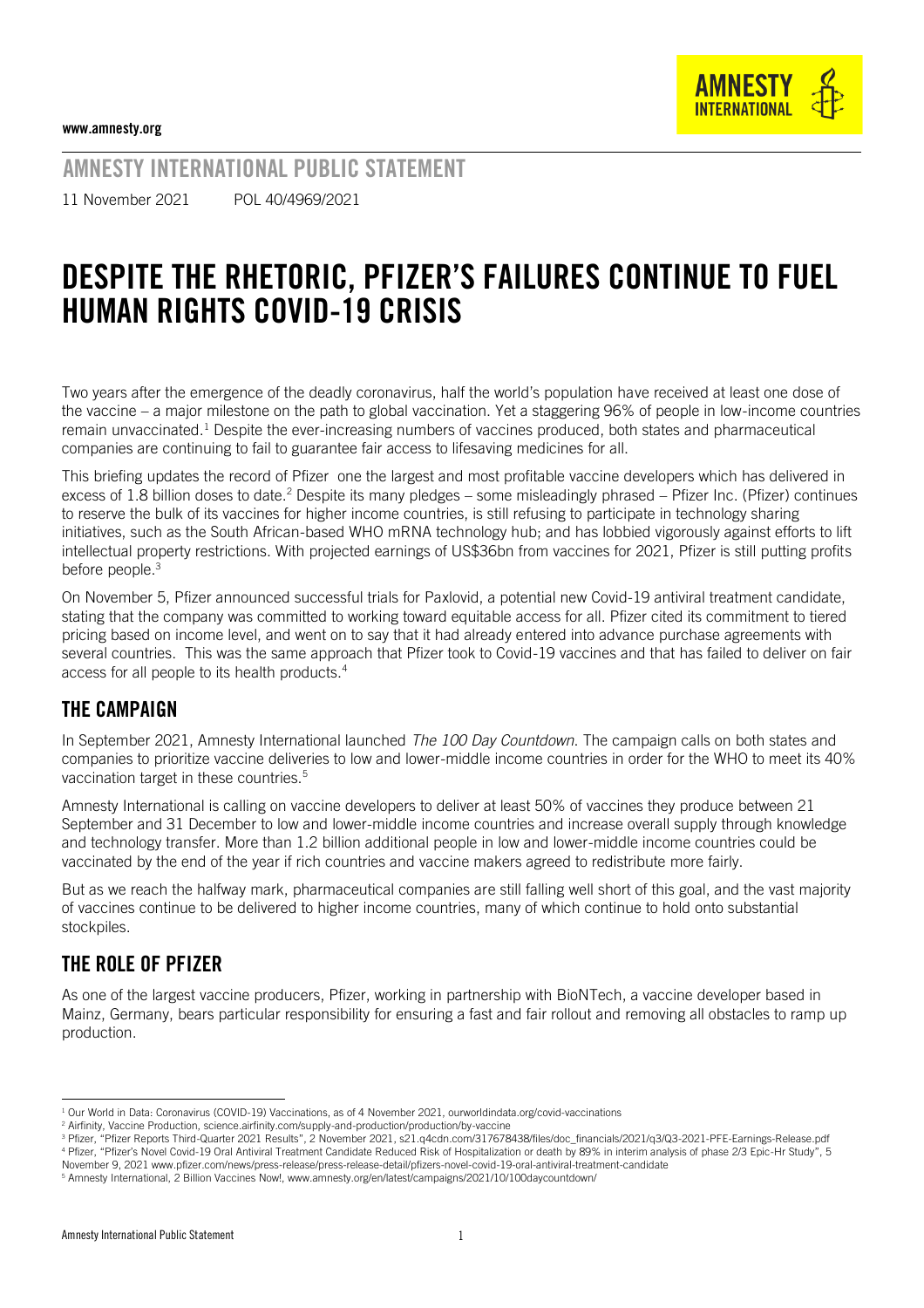Both Pfizer and BioNTech have committed to the UN Guiding Principles on Business and Human Rights in their human rights policies (see below). However, Pfizer has strongly lobbied against the proposed TRIPS waiver and both companies have declined to participate in WHO intellectual property and technology sharing mechanisms despite global production of Covid-19 vaccines not meeting global demand. Pfizer and BioNTech have so far delivered the vast majority of their vaccines to high-income countries. They have only belatedly committed significant quantities of doses to the COVAX Facility, which functions as a global procurement and distribution mechanism through which available doses can be allocated to participating countries, regardless of income levels. But most of these doses will not be produced and distributed until 2022.

Pfizer states it has applied a tiered pricing policy, but it has mainly delivered its products to high-income countries, putting economic interest before access to Covid-19 vaccines.<sup>6</sup> In November 2021, Pfizer reported it is set to earn \$36 billion from vaccine sales by the end of the year.<sup>7</sup>

In a letter to Amnesty International in June 2021, Pfizer expressed the aspiration that "the vaccine would be available to every patient, country and community that seeks access," and said that their priority was "fair and equitable distribution of our COVID-19 vaccine."<sup>8</sup> But this rhetoric has not been matched by actions, and many statements championing the company's record on access to vaccines have been misleading.

# FAIR DISTRIBUTION

In the letter to Amnesty, Pfizer also stated that "recently we pledged to provide 2 billion doses of our COVID-19 vaccine to middle- and low-income countries over the next 18 months. We expect to provide 1 billion of these doses to low- and middle-income countries this year. And we pledged to deliver another 1 billion doses to these countries in 2022. Upon finalization of all agreements, we expect 40% of our planned supply to go to low- and middle -income countries."<sup>9</sup> Pfizer repeated this pledge in media interviews in September.<sup>10</sup>

Similarly, on 1 November, Angela Hwang, Pfizer's Biopharmaceuticals Group President stated on Twitter that Pfizer had already agreed to supply  $1.1$  billion doses to low- and middle-income countries this year.<sup>11</sup>

This claim gives the impression that lower income countries are receiving a substantial proportion of Pfizer vaccines, but the language is misleading. The World Bank classifies economies for analytical purposes into four income groups: low, lower-middle, upper-middle, and high income.<sup>12</sup> However, in these statements, Pfizer has amalgamated low, lowermiddle, and upper-middle countries – over 84% of the global population - into one group and referred to them as "low and middle-income". Within this very broad category, the bulk of Pfizer's doses have in fact been going to "upper-middle" income countries such as Malaysia, Mexico and Thailand.

Pfizer said it had shipped a total of two billion doses by the end of September.<sup>13</sup> But in a [letter to Amnesty International](https://www.amnesty.org/en/documents/POL40/4970/2021/en/) in November, the company admitted that only 154 million doses - less than 8 percent of its total – had in fact reached 42 low- and lower-middle-income countries.<sup>14</sup> Pfizer said it had distributed less than 10 percent of these (i.e. 15.4 million) to low-income countries.

# SHARING OF KNOWLEDGE AND INTELLECTUAL PROPERTY

In a letter to Amnesty International of 15 June 2021, the CEO of Pfizer, Dr Albert Bourla stated: "we have always said that no one company, vaccine or treatment would be enough to combat this pandemic, and that we need to harness the potential of the full biotechnology ecosystem. That is why, in March of last year, we committed to sharing our scientific tools and insights, development expertise, and manufacturing capacity in our 5-Point Plan."<sup>15</sup>

<sup>11</sup> Twitter, Pfizer Inc., 1 November 2021[, twitter.com/pfizer/status/1455172857877647363](https://twitter.com/pfizer/status/1455172857877647363)



<sup>&</sup>lt;sup>6</sup> For a full assessment of Pfizer and BioNTech, see Amnesty International, *A double dose of inequality: Pharma companies and the Covid-19 vaccines crisis*, (Index Number: POL 40/4621/2021), pp.51-56, www.amnesty.org/en/wp-content/uploads/2021/09/POL4046212021ENGLISH.pdf

<sup>7</sup> Pfizer, "Pfizer Reports Third-Quarter 2021 Results", 2 November, 2021, s21.q4cdn.com/317678438/files/doc\_financials/2021/q3/Q3-2021-PFE-Earnings-Release.pdf <sup>8</sup> Pfizer, Letter to Amnesty International, 15 June, 2021, on file.

<sup>&</sup>lt;sup>9</sup> Pfizer, Letter to Amnesty International, 15 June, 2021, on file.

<sup>&</sup>lt;sup>10</sup> Newsweek, "Pfizer CEO Says Low-Income Nations Will Receive 1Bn COVID Vaccine Doses by Year's End", 26 September, 2021[, www.msn.com/en-us/news/world/pfizer](https://www.msn.com/en-us/news/world/pfizer-ceo-says-low-income-nations-will-receive-1bn-covid-vaccine-doses-by-years-end/ar-AAOQQle)[ceo-says-low-income-nations-will-receive-1bn-covid-vaccine-doses-by-years-end/ar-AAOQQle](https://www.msn.com/en-us/news/world/pfizer-ceo-says-low-income-nations-will-receive-1bn-covid-vaccine-doses-by-years-end/ar-AAOQQle)

<sup>&</sup>lt;sup>12</sup> World Bank, World Bank Country and Lending Groups, datahelpdesk.worldbank.org/knowledgebase/articles/906519-world-bank-country-and-lending-groups

<sup>13</sup> Pfizer, "Pfizer Quarterly Corporate Performance – Third Quarter 2021", 2 November 2021, investors.pfizer.com/events-and-presentations/event-details/2021/Pfizer-Quarterly-Corporate-Performance--Third-Quarter-2021/default.aspx

<sup>14</sup> Pfizer, Letter to Amnesty International, 8 November 2021,<https://www.amnesty.org/en/documents/POL40/4970/2021/en/>

<sup>&</sup>lt;sup>15</sup> Pfizer, Letter to Amnesty International, 15 June, 2021, on file; Pfizer's Five-Point Plan avoids references to the sharing of intellectual property or the granting of non-exclusive licences to other companies, see Pfizer Outlines Five-Point Plan To Battle COVID-19, March 13 2020[, www.pfizer.com/news/press-release/press-release](http://www.pfizer.com/news/press-release/press-release-detail/pfizer-outlines-five-point-plan-battle-covid-19)[detail/pfizer-outlines-five-point-plan-battle-covid-19](http://www.pfizer.com/news/press-release/press-release-detail/pfizer-outlines-five-point-plan-battle-covid-19)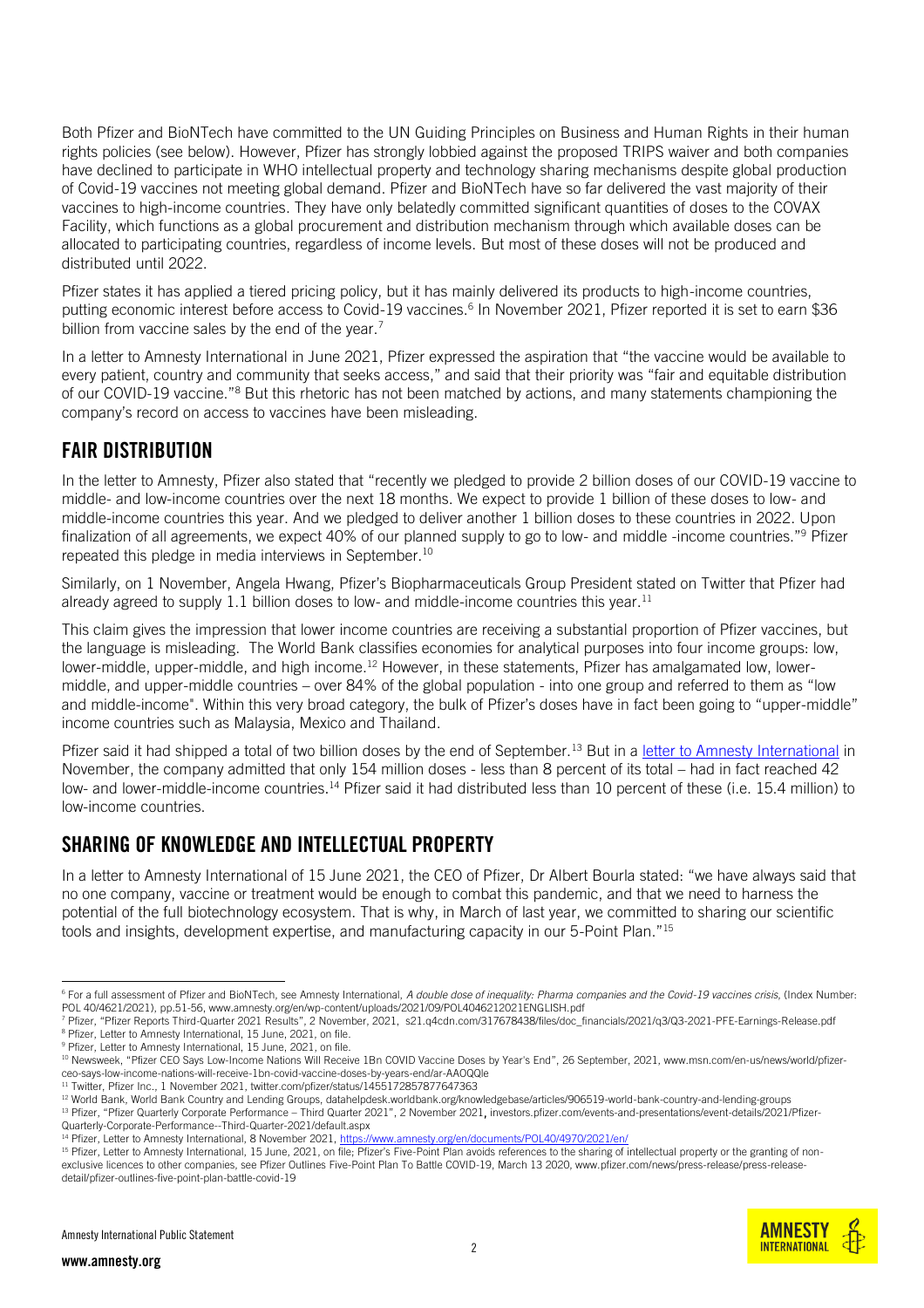This statement gives the impression that Pfizer is open to the pooling of knowhow and resources to speed up the fair distribution of COVID-19 vaccines. However, Pfizer has opposed sharing of Intellectual Property through the World Health Organization's COVID-19 Technology Access Pool (C-TAP)<sup>16</sup> and has not joined the newly established COVID-19 mRNA vaccine technology transfer hub in South Africa.<sup>17</sup>

According to notes from a site visit in September 2021, WHO officials have reached out to Pfizer/BioNTech, along with Moderna, "to explore their willingness to transfer their technology to the Hub but to no avail."<sup>18</sup> The Hub will attempt to replicate the process used by Moderna because, unlike Pfizer and BioNTech, Moderna has committed not to enforce its intellectual property rights.<sup>19</sup> In this case, Pfizer and BioNTech are refusing to collaborate in an initiative which could ramp up and diversify production, greatly delaying the development of production sites in Africa.

Pfizer has also lobbied the U.S. administration to oppose proposals put forward by India and South Africa to the World Trade Organization Council for Trade-Related Aspects of Intellectual Property Rights (TRIPS) to suspend critical intellectual property provisions of the TRIPS Agreement, which it describes as a disincentive to investment and innovation.<sup>20</sup>

A letter signed by Pfizer CEO, Dr Albert Bourla, along with CEOs from other leading pharmaceutical companies, argued that the sharing of copyrights, industrial designs, patents and trade secrets would not widen distribution of the vaccine.<sup>21</sup> The Pharmaceutical Research and Manufacturers of America, which represents Pfizer among other companies, has actively lobbied the US Congress against the TRIPS waver.<sup>22</sup>

In reality, given the insufficient capacity to meet global demand of Covid-19 vaccines and the lack of diversification of production, Pfizer is failing to ensure "the vaccine would be available to every patient, country and community that seeks access", as the company claimed in its letter of June 2021. To the contrary, Pfizer is obstructing efforts to make lifesaving vaccines available, accessible and affordable for all.

#### THE HUMAN RIGHTS RESPONSIBILITIES OF COMPANIES

All businesses have a responsibility to respect human rights wherever they operate in the world. Above all, this responsibility means that companies should "do no harm". If they discover that they are the cause of human rights abuses, then they must immediately stop their harmful actions and provide remedy. This is a widely recognized standard of expected conduct as set out in the UN Guiding Principles on Business and Human Rights and the OECD Guidelines for Multinational Enterprises.<sup>23</sup>

The corporate responsibility to respect human rights is independent of a state's own human rights obligations and exists over and above compliance with national laws and regulations protecting human rights. For the vaccine developers, the responsibility to respect human rights means that they should develop and implement policies that aim to make quality Covid-19 vaccines available, accessible and affordable. They should ensure that they are not creating obstacles and refrain from any action that unduly impacts on states' abilities to make Covid-19 vaccines available to all.

For the vaccine developers, the responsibility to respect human rights means that they should develop and implement policies that aim to make quality Covid-19 vaccines available, accessible, and affordable. They should ensure that they are not creating obstacles and refrain from any action that unduly impacts on states' abilities to make Covid-19 vaccines available to all.

 $^{23}$  This responsibility was expressly recognized by the UN Human Rights Council on 16 June 2011 when it endorsed the UN Guiding Principles on Business and Human Rights, and on 25 May 2011 when the 42 governments that had then adhered to the Declaration on International Investment and Multinational Enterprises of the OECD unanimously endorsed a revised version of the OECD Guidelines for Multinational Enterprises. See *Human Rights and Transnational Corporations and other Business Enterprises*, Human Rights Council, Resolution 17/4, UN Doc A/HRC/RES/17/4, 6 July 2011; OECD, *OECD Guidelines for Multinational Enterprises*, OECD, 2011, dx.doi.org/10.1787/9789264115415-en





<sup>16</sup> Los Angeles Times, "Vaccine companies and the U.S. government snubbed WHO initiative to scale up global manufacturing", 30 April 2021[, www.latimes.com/world](http://www.latimes.com/world-nation/story/2021-04-30/vaccine-companies-and-the-u-s-government-snubbed-who-initiative-to-scale-up-global-manufacturing)[nation/story/2021-04-30/vaccine-companies-and-the-u-s-government-snubbed-who-initiative-to-scale-up-global-manufacturing](http://www.latimes.com/world-nation/story/2021-04-30/vaccine-companies-and-the-u-s-government-snubbed-who-initiative-to-scale-up-global-manufacturing)

<sup>&</sup>lt;sup>17</sup> WHO, "WHO supporting South African consortium to establish first COVID mRNA vaccine technology transfer hub", 21 June 2021[, www.who.int/news/item/21-06-2021](http://www.who.int/news/item/21-06-2021-who-supporting-south-african-consortium-to-establish-first-covid-mrna-vaccine-technology-transfer-hub) [who-supporting-south-african-consortium-to-establish-first-covid-mrna-vaccine-technology-transfer-hub](http://www.who.int/news/item/21-06-2021-who-supporting-south-african-consortium-to-establish-first-covid-mrna-vaccine-technology-transfer-hub)

<sup>18</sup> WHO, "Site visit to kick-off the South African mRNA vaccine Technology Transfer hub", 6-9 September 2021, Note for the Record, int.nyt.com/data/documenttools/w-ho/cb7c87fba82cbd82/full.pdf

<sup>19</sup> WHO, "Site visit to kick-off the South African mRNA vaccine Technology Transfer hub", 6-9 September 2021, Note for the Record, int.nyt.com/data/documenttools/w-ho/cb7c87fba82cbd82/full.pdf

<sup>20</sup> Reuters, "Top U.S. trade negotiator meets Pfizer, AstraZeneca execs on COVID-19 IP waiver", 5 May, 2021, [www.reuters.com/business/healthcare-pharmaceuticals/top-us](https://www.reuters.com/business/healthcare-pharmaceuticals/top-us-trade-negotiator-meets-pfizer-astrazeneca-execs-covid-19-ip-waiver-2021-04-27/)[trade-negotiator-meets-pfizer-astrazeneca-execs-covid-19-ip-waiver-2021-04-27/](https://www.reuters.com/business/healthcare-pharmaceuticals/top-us-trade-negotiator-meets-pfizer-astrazeneca-execs-covid-19-ip-waiver-2021-04-27/) <sup>21</sup> Letter from PhRMA to President Biden, 5 March 2021, patentdocs.typepad.com/files/2021-03-05-phrma-letter.pdf

<sup>&</sup>lt;sup>22</sup> The Intercept, "Documents reveal pharma plot to stop generic covid-19 vaccine waiver", 14 May 2021, theintercept.com/2021/05/14/covid-vaccine-waiver-generic-phrmalobby/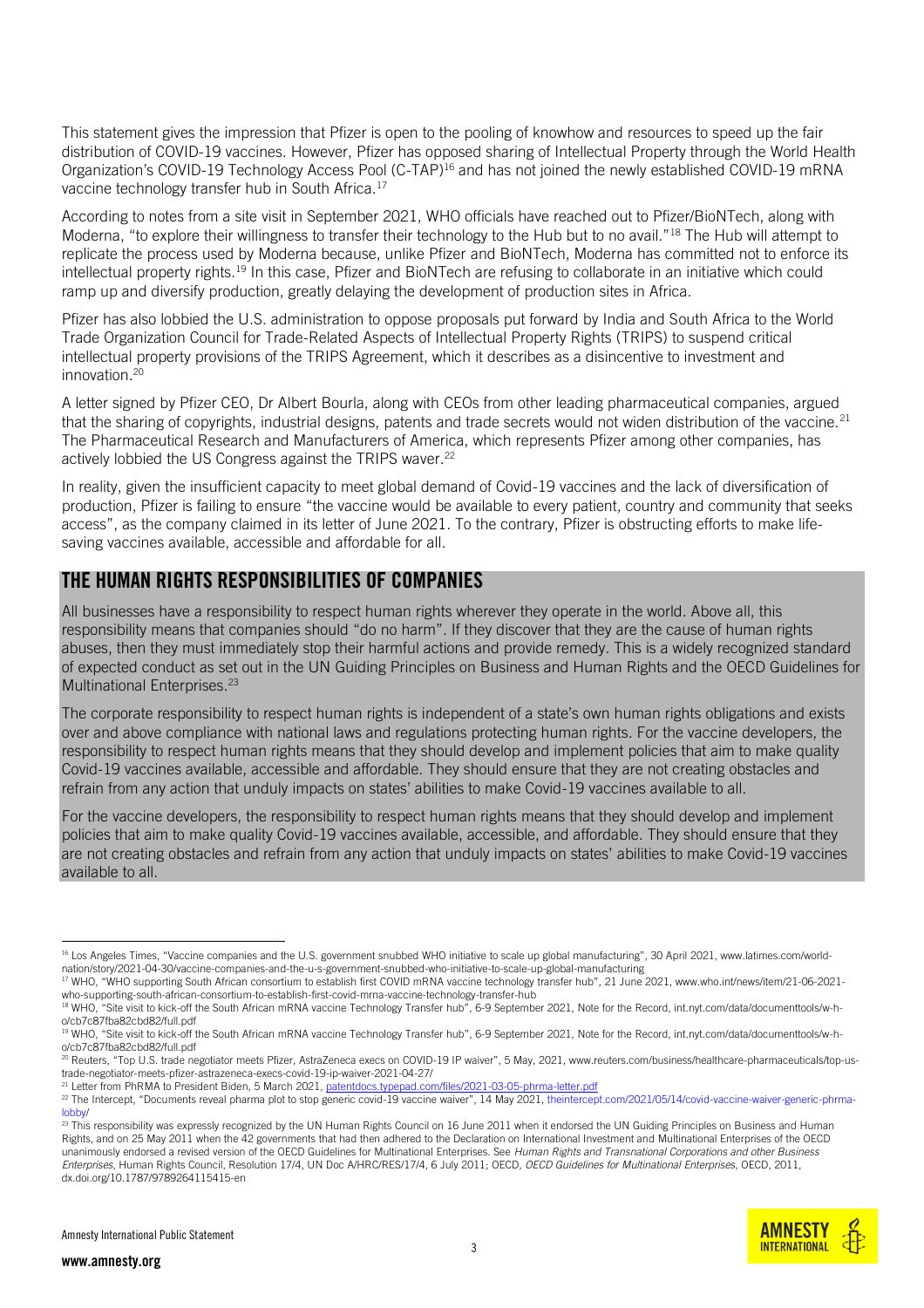Through its skewed vaccine distribution, longstanding refusal to share technology and know-how and vigorous lobbying against efforts to free up intellectual property rights, Pfizer has failed in his human rights responsibilities, ending up causing or contributing to human rights harms suffered by billions of people lacking access to the Covid-19 vaccine.

As Amnesty International's September 2021 report, *A Double Dose of inequality: Pharma companies and the Covid-19 vaccines crisis*, demonstrated, Pfizer is not alone in these failures: BioNTech, Moderna, Johnson & Johnson and AstraZeneca have all similarly blocked technology sharing and lobbied against the proposed TRIPS waiver.<sup>24</sup> According to Airfinity, a science and analytics company, Moderna and Johnson & Johnson also have a poor record on fair vaccine distribution. Approximately 96% of Moderna's vaccines are still going to upper-middle and high-income countries. Over the first half of the 100 day challenge, only 100,000 out of 57 million doses went to low-income countries. Johnson & Johnson's breakdown has been marginally better, but still inadequate. According to Airfinity, Johnson & Johnson, has delivered just 16% of its vaccines to low and lower-middle-income countries with the remaining 84% going to uppermiddle and high-income countries.<sup>25</sup>

#### PFIZER RESPONSE

In a response to Amnesty International, of 8 November 2021, Pfizer said, in relation to its distribution of doses to low income countries:

*"It is simply not accurate to say that no doses at all have reached these countries as of today. We recognize and are concerned by the relative lower pace with which vaccines ended up reaching low-income countries, however, it is important to also acknowledge that approximately two thirds of the 1.3 billion people living in poverty are in the middle-income countries. Lower-middle-income and upper-middle-income countries are currently home to 75% of the world's population and 62% of the world's poor. Nonetheless, we anticipate that there will be a substantial increase in dose shipments through the end of the year with a particular focus on low- and lower-middle-income countries that are further from global targets." <sup>26</sup>*

On the issue of intellectual property (IP) rights, Pfizer added: "*the IP framework protects innovation and allows for secure transfer of technical knowledge*" and that the company "*will continue to pursue opportunities to bring new partners into its supply chain network to further accelerate access to the COVID vaccine*."

# RECOMMENDATIONS

In July, a task force led by the World Health Organization (WHO) set a target to ensure 40% of people in every country are vaccinated by the end of 2021. But as of September, less than 10% of people in low and lower-middle income countries are fully vaccinated.<sup>27</sup>

On 22 September Amnesty International launched the 100 Day Countdown, calling on states and pharmaceutical companies to take urgent action to meet that lifesaving target. We calculated that if 2 billion vaccines were delivered to 82 low- and lower-middle income countries, an additional 1.2 billion people could be fully vaccinated by the end of 2021. That's the number of vaccinations needed in for the WHO to meet its 40% target in these countries.

Airfinity estimates that between 100,000 and 225,000 lives can be saved for every 100 million doses delivered – meaning that meeting this target could save at least 2 million lives.

This could be achieved if:

**•** Pharmaceutical companies deliver 50% of vaccines they produce between 21 September and 31 December to low and lower-middle income countries. More than 2.6 billion vaccines could be provided in this way.

Amnesty International Public Statement

**AMNEST INTERNATIONAL** 

<sup>&</sup>lt;sup>24</sup> Amnesty International, *A double dose of inequality: Pharma companies and the Covid-19 vaccines crisis*, (Index Number: POL 40/4621/2021), www.amnesty.org/en/wpcontent/uploads/2021/09/POL4046212021ENGLISH.pdf

<sup>&</sup>lt;sup>25</sup> Data supplied by Airfinity on 8 November 2021, on file.

<sup>26</sup> Pfizer, Letter to Amnesty International, 8 November 2021, <https://www.amnesty.org/en/documents/POL40/4970/2021/en/>

<sup>&</sup>lt;sup>27</sup> Amnesty International, 2 Billion Vaccines Now![, www.amnesty.org/en/latest/campaigns/2021/10/100daycountdown/](http://www.amnesty.org/en/latest/campaigns/2021/10/100daycountdown/)